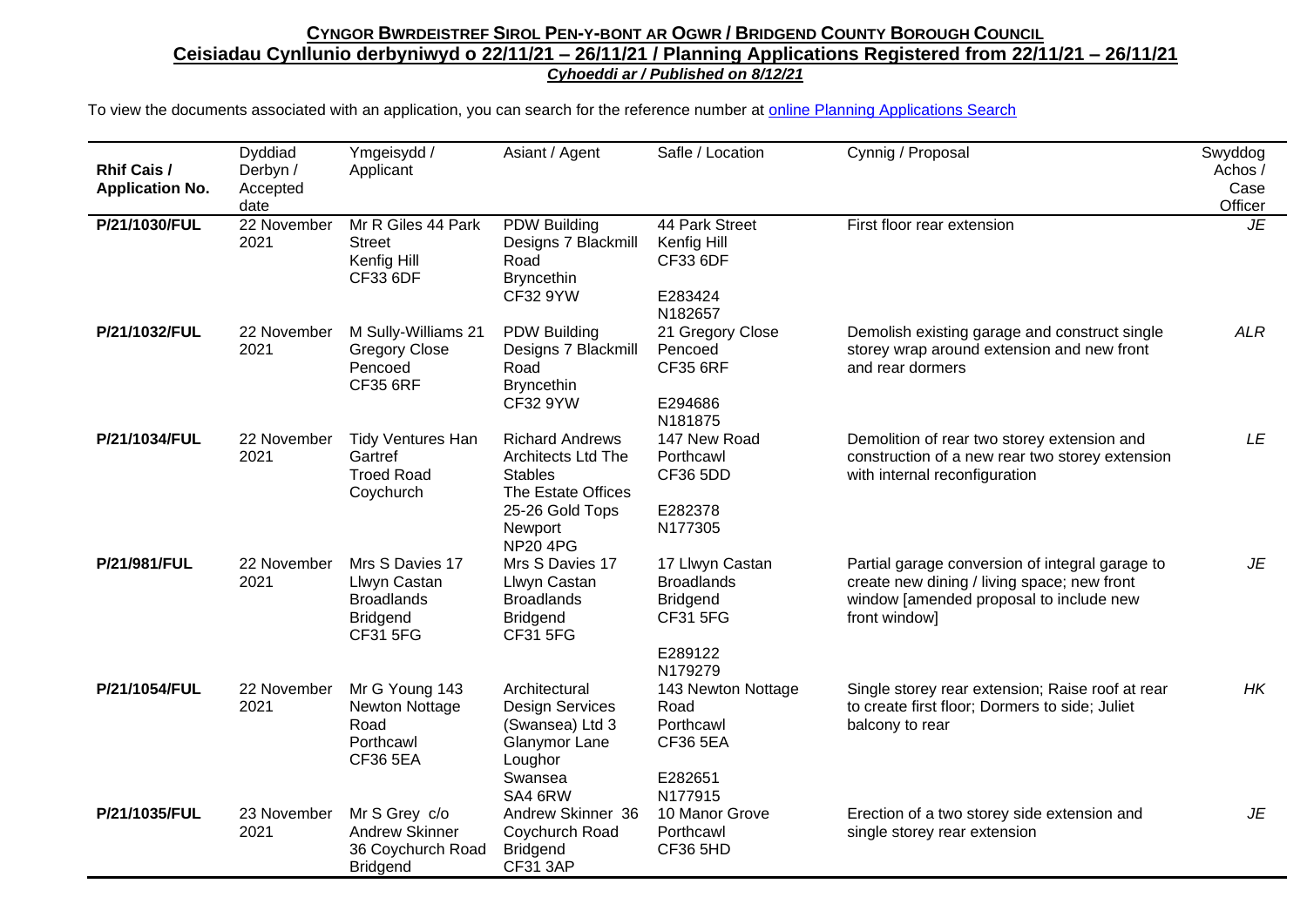## CYNGOR BWRDEISTREF SIROL PEN-Y-BONT AR OGWR / BRIDGEND COUNTY BOROUGH COUNCIL **Ceisiadau Cynllunio derbyniwyd o 22/11/21 – 26/11/21 / Planning Applications Registered from 22/11/21 – 26/11/21** *Cyhoeddi ar / Published on 8/12/21*

To view the documents associated with an application, you can search for the reference number at [online Planning Applications Search](http://planning.bridgend.gov.uk/)

| <b>Rhif Cais /</b><br><b>Application No.</b> | Dyddiad<br>Derbyn /<br>Accepted<br>date | Ymgeisydd /<br>Applicant                                                                    | Asiant / Agent                                                                                  | Safle / Location                                                                     | Cynnig / Proposal                                                                                                                                         | Swyddog<br>Achos /<br>Case<br>Officer |
|----------------------------------------------|-----------------------------------------|---------------------------------------------------------------------------------------------|-------------------------------------------------------------------------------------------------|--------------------------------------------------------------------------------------|-----------------------------------------------------------------------------------------------------------------------------------------------------------|---------------------------------------|
|                                              |                                         | <b>CF31 3AP</b>                                                                             |                                                                                                 | E283698                                                                              |                                                                                                                                                           |                                       |
| P/21/1027/FUL                                | 24 November<br>2021                     | Mr Ellis 49 Briary<br>Way<br><b>Brackla</b><br><b>CF31 2PU</b>                              | Dunraven St<br>Davids House<br>Heol Mostyn                                                      | N177891<br>49 Briary Way<br><b>Brackla</b><br><b>CF31 2PU</b>                        | Erect a conservatory to the rear elevation                                                                                                                | DN                                    |
|                                              |                                         |                                                                                             | Village Farm<br><b>Industrial Estate</b><br>Pyle<br>CF33 6BJ                                    | E292120<br>N179538                                                                   |                                                                                                                                                           |                                       |
| P/21/1062/FUL                                | 24 November<br>2021                     | Mr & Mrs R & L<br>O'Neill 7 Ffordd<br>Haearn<br>Tondu<br><b>Bridgend</b><br><b>CF32 9BF</b> | Le Guilcher<br>Architecture 1<br>Powys Road<br>Penarth<br><b>CF64 3PB</b>                       | 7 Ffordd Haearn<br>Tondu<br><b>Bridgend</b><br><b>CF32 9BF</b><br>E289329<br>N184357 | Single storey rear extension; First floor<br>side/front extension; Recessed balcony to front;<br>Alterations to garage elevations; Extend<br>parking area | ES                                    |
| P/21/1058/LAP                                | 25 November<br>2021                     | Mr S Keane 7 Maes<br>y Siglen<br>Coity<br><b>Bridgend</b><br><b>CF35 6EX</b>                | Mr S Keane 7 Maes<br>y Siglen<br>Coity<br><b>Bridgend</b><br><b>CF35 6EX</b>                    | 7 Maes y Siglen<br>Coity<br><b>Bridgend</b><br><b>CF35 6EX</b><br>E292140<br>N182253 | Certificate of Lawfulness for a proposed single<br>storey rear extension                                                                                  | <b>JEJ</b>                            |
| P/21/1061/FUL                                | 25 November<br>2021                     | Mr B Arnesen<br>Graigwen<br>Hendre Road<br>Pencoed<br><b>Bridgend</b><br><b>CF35 6PU</b>    | Mr B Arnesen<br>Graigwen<br><b>Hendre Road</b><br>Pencoed<br><b>Bridgend</b><br><b>CF35 6PU</b> | 16 Dol Wen<br>Pencoed<br><b>Bridgend</b><br><b>CF35 6RS</b><br>E296684<br>N182177    | Single storey side and rear extension                                                                                                                     | DN                                    |
| P/21/552/FUL                                 | 25 November<br>2021                     | Mr R Butler 16<br>Pentwyn Road<br>Pencoed<br><b>CF35 6SB</b>                                | Mr R Butler 16<br>Pentwyn Road<br>Pencoed<br><b>CF35 6SB</b>                                    | 16 Pentwyn Road<br>Pencoed<br><b>CF35 6SB</b><br>E296348<br>N182418                  | Retention of butchery teaching facility within<br>garage                                                                                                  | <b>ALR</b>                            |
| P/21/1064/FUL                                |                                         | 26 November C Shillibier c/o Plan                                                           | Plan R Ltd 39                                                                                   | Ty Isaf Farm                                                                         | Erection of two biomass boilers in agricultural                                                                                                           | HK                                    |